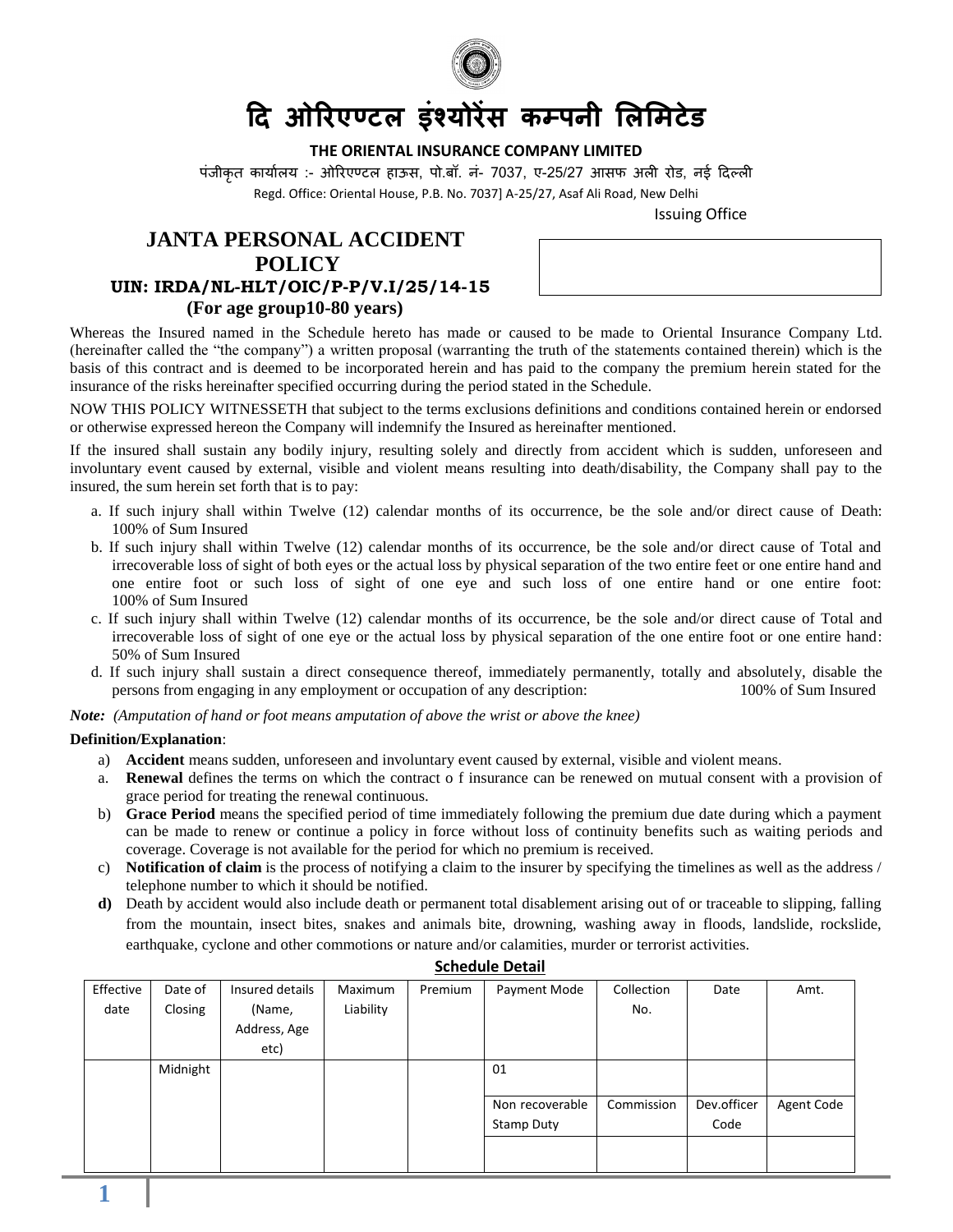# **DECLARATIONS**

| I declare that I have explained the Questions                                                                         | $1_{\cdot}$                                                                                                                                                                     | EXISTING DISABILITY: I, hereby, declare<br>that I |  |  |  |  |  |  |  |
|-----------------------------------------------------------------------------------------------------------------------|---------------------------------------------------------------------------------------------------------------------------------------------------------------------------------|---------------------------------------------------|--|--|--|--|--|--|--|
| to the Proposer, that the Proposer's answers                                                                          |                                                                                                                                                                                 | $d\rho/d\rho$<br>suffer<br>not<br>from            |  |  |  |  |  |  |  |
| thereto have been recorded by me and that                                                                             | loss/disablement/incapacity of _ and I understand that the Company shall<br>not pay for the accidental injury.<br>2. I declare that the questions were explained to me fully by |                                                   |  |  |  |  |  |  |  |
| he/ she has affixed his/her signature thumb                                                                           |                                                                                                                                                                                 |                                                   |  |  |  |  |  |  |  |
| impression after satisfying himself/herself                                                                           |                                                                                                                                                                                 |                                                   |  |  |  |  |  |  |  |
| that the answers have been correctly                                                                                  |                                                                                                                                                                                 |                                                   |  |  |  |  |  |  |  |
| recorded.                                                                                                             | signature/thumb impression after satisfying myself that they have been                                                                                                          |                                                   |  |  |  |  |  |  |  |
|                                                                                                                       | correctly recorded.                                                                                                                                                             |                                                   |  |  |  |  |  |  |  |
| Signature of person writing the answers                                                                               | Signature/Thumb Impression of Proposer :                                                                                                                                        |                                                   |  |  |  |  |  |  |  |
| Date:                                                                                                                 |                                                                                                                                                                                 |                                                   |  |  |  |  |  |  |  |
|                                                                                                                       | I hereby declare that the particulars contained above are true and correct and that no material fact has been misstated                                                         |                                                   |  |  |  |  |  |  |  |
| or misrepresented. I also agree that this declaration shall be the basis of the contract between me and the Insurance |                                                                                                                                                                                 |                                                   |  |  |  |  |  |  |  |
| Company and I agree with all terms, conditions and exclusions described in the policy.                                |                                                                                                                                                                                 |                                                   |  |  |  |  |  |  |  |
|                                                                                                                       |                                                                                                                                                                                 | Signature of the Proposer                         |  |  |  |  |  |  |  |
| <b>NOMIEE</b>                                                                                                         | <b>WITNESS of NOMINATION</b>                                                                                                                                                    |                                                   |  |  |  |  |  |  |  |
| Name:                                                                                                                 | 1. Name & address:                                                                                                                                                              | 2. Name & address:                                |  |  |  |  |  |  |  |
| <b>Address:</b>                                                                                                       |                                                                                                                                                                                 |                                                   |  |  |  |  |  |  |  |
| <b>Relation:</b>                                                                                                      | Signature:                                                                                                                                                                      | Signature:                                        |  |  |  |  |  |  |  |
|                                                                                                                       |                                                                                                                                                                                 |                                                   |  |  |  |  |  |  |  |
| Shri/Smt./Km.                                                                                                         |                                                                                                                                                                                 |                                                   |  |  |  |  |  |  |  |
| I am legally authorized representative of the Company and signing on behalf of the Company.                           |                                                                                                                                                                                 |                                                   |  |  |  |  |  |  |  |

## **FOR THE ORIENTAL INSURANCE COMPANY LIMITED**

## **PROVISIONS**

Provided Always that the Company shall not be liable under this Policy for:-

- 1. Compensation under more than one of the Sub-clause (a), (b), (c) or (d), in respect of same injury or disablement.
- 2. Payment of compensation in respect of death, injury or disablements directly or indirectly arising out of or contributed to by or traceable to any disability existing on the date of issue of this policy.
- 3. Payment of compensation in respect of death or disablement of the insured from Intentional self-injury, suicide or attempted suicide, Whilst under the influence of intoxicating liquor or drugs, Directly or indirectly caused by insanity, Arising or resulting from the insured committing any breach of the law with criminal intent.
- 4. Payment of compensation in respect of death or disablement during racing, shooting, big game hunting, mountaineering, ice hockey, winter sports.
- 5. Payment of compensation in respect of death or disablement of the insured due so arising out of or directly or indirectly connected with or traceable to War, invasion, act of foreign enemy, hostilities or warlike operations (whether war be declared or not), Civil War, insurrection, rebellion, revolution, military or usurped power, seizer, capture arrest, restraints and detainment of all kings, princes and people of what nation, condition or quality so ever.
- 6. Payment of compensation in respect of death or disablement of the insured directly or indirectly caused by or contributed to by or arising from or traceable to ionizing, radiation or contamination by radiation or contamination by radioactivity from any source whatsoever or from nuclear weapons material.

Provided also that the due observance and fulfillment of the terms and conditions of this policy (which conditions and all endorsement hereon are to be as part of this policy) shall so far as they relate to anything to be done by the insured be a condition precedent to any liability of the company under this policy.

#### **CONDITIONS**

- 1. Upon the happening of any event which may give rise to a claim under this Policy insured shall forthwith give notice thereof to the company Unless reasonable cause is shown, the insured should within one calendar month after the event which may give rise to claim under the policy, shall give written notice to the Company with full particulars of the claim.
- 2. Grace period of 30 days will be available immediately following the premium due date during which a payment can be made to renew or continue a policy in force without loss of continuity benefits such as waiting periods. Coverage is not available for the period for which no premium is received.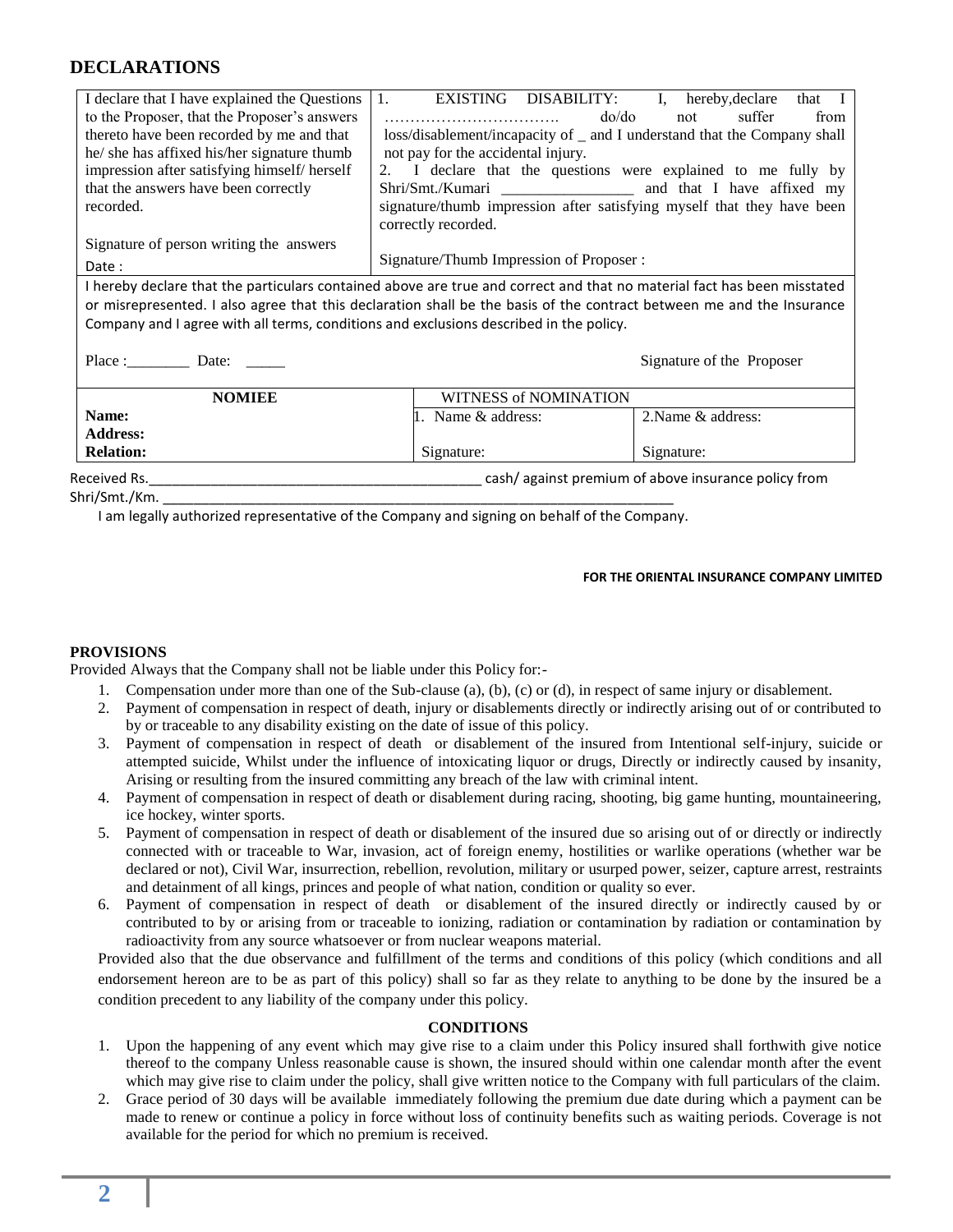- 3. Proof satisfactory to the Company shall be furnished of all matters upon which claim is based. Any medical or other agent of the Company shall be allowed to examine the person or the insured on the occasion of any alleged injury or disablement when and so often as the same may reasonably be required on behalf of the Company and in the event of death, to make a post mortem examination of body of the Insured and such evidence as the Company may from time to time require (including a post mortem examination if necessary) shall be furnished within the space of fourteen days after demand in writing and in the event of a claim in respect of loss of sight, the insured shall undergo at the insurers expense (with written and express consent/approval of the insurer), such operation or treatment as the Company may reasonably deem desirable.
- 4. No sum payable under this Policy shall carry interest.
- 5. The Company shall not be liable to make any payment under this policy in respect of any claim if such claim be in any manner fraudulent or supported by any fraudulent statement or device, whether by the insured or by any person on behalf of the Insured.
- 6. The Policy shall be void and all premium paid hereon shall be forfeited to the Company, in the event of misrepresentation, mis-description or non-disclosure of any material fact.
- 7. It will be the right of the insurer to assume the rights of the insured person to recover expenses paid out under the policy that may be recovered from any other source.
- 8. It will be the right of an insurer to call upon other insurers, liable to the same insured, to share the cost o f an indemnity claim on a ratable proportion.
- 9. The Policy may be renewed by mutual consent every year and in such event, the renewal premium shall be paid to the Company on or before the date of expiry of the Policy or of the subsequent renewal thereof.
- 10. In case of death due to accident as defined in the policy in which even the compensation will be payable to the nominee or legal heir.
- 11. The Company may at any time cancel this policy by sending the Insured 30 (thirty) days notice by Registered Letter at Insured's last known address and in such event the Company shall refund to the Insured a pro-rata premium for unexpired period of Insurance. The Company shall, however, remain liable for any claim which may arise prior to the date of cancellation.
- 12. The Insured may at any time cancel this policy and in such event the Company shall allow refund of premium at Company's Short period rate only (table given here below) provided no claim has occurred up to the date of cancellation.

| <b>Period of risk</b> | Rate of premium to be charged |
|-----------------------|-------------------------------|
| a) Up to 1 month      | $1/4$ of the annual rate      |

b) Up to 3 months  $1/2$  of the annual rate

- c) Up to 6 months  $3/4$  of the annual rate
- 13. If any dispute or difference shall arise as to the quantum to be paid under this policy (liability being otherwise admitted) such difference shall independently of all other questions be referred to the decision of an arbitrator to be appointed in writing by the parties to or if they cannot agree upon a single arbitrator within 30 days of any party invoking arbitration, the same shall be referred to a panel of three arbitrators, comprising of two arbitrators, one to be appointed by each of the parties to the dispute/difference and the third arbitrator to be appointed by such two arbitrators and arbitration shall be conducted under and in accordance with the provisions of the Arbitration and Conciliation Act, 1996.
- 14. It is also hereby further expressly agreed and declared that if the Company shall disclaim liability to the insured for any claim hereunder, and such claim shall not, within 12 calendar months from the date of such disclaimer have been made the subject of suit in a Court of Law, then the claim shall for all purposes be deemed to have been abandoned and shall not thereafter be recoverable hereunder.
- 15. **IRDA REGULATIONS:** This policy is subject to IRDA (Health Insurance) Regulations 2013 and IRDA (Protection of Policyholders' Interest) Regulations 2002 as amended from time to time.

## **IMPORTANT**

## **Free Look Period**

All new individual Policy except those with tenure of less than a year shall have a free look period. The free look period shall be applicable at the inception of the policy and:

1. The insured will be allowed a period of at least 15 days from the date of receipt of the policy to review the terms and conditions of the policy and to return the same if not acceptable

2. If the insured has not made any claim during the free look period, the insured shall be entitled to

- a. A refund of the premium paid less any expenses incurred by the insurer on medical examination of the insured persons and the stamp duty charges or;
- b. where the risk has already commenced and the option of return of the policy is exercised by the policyholder, a deduction towards the proportionate risk premium for period on cover or;
- c. Where only a part of the risk has commenced, such proportionate risk premium commensurate with the risk covered during such period.